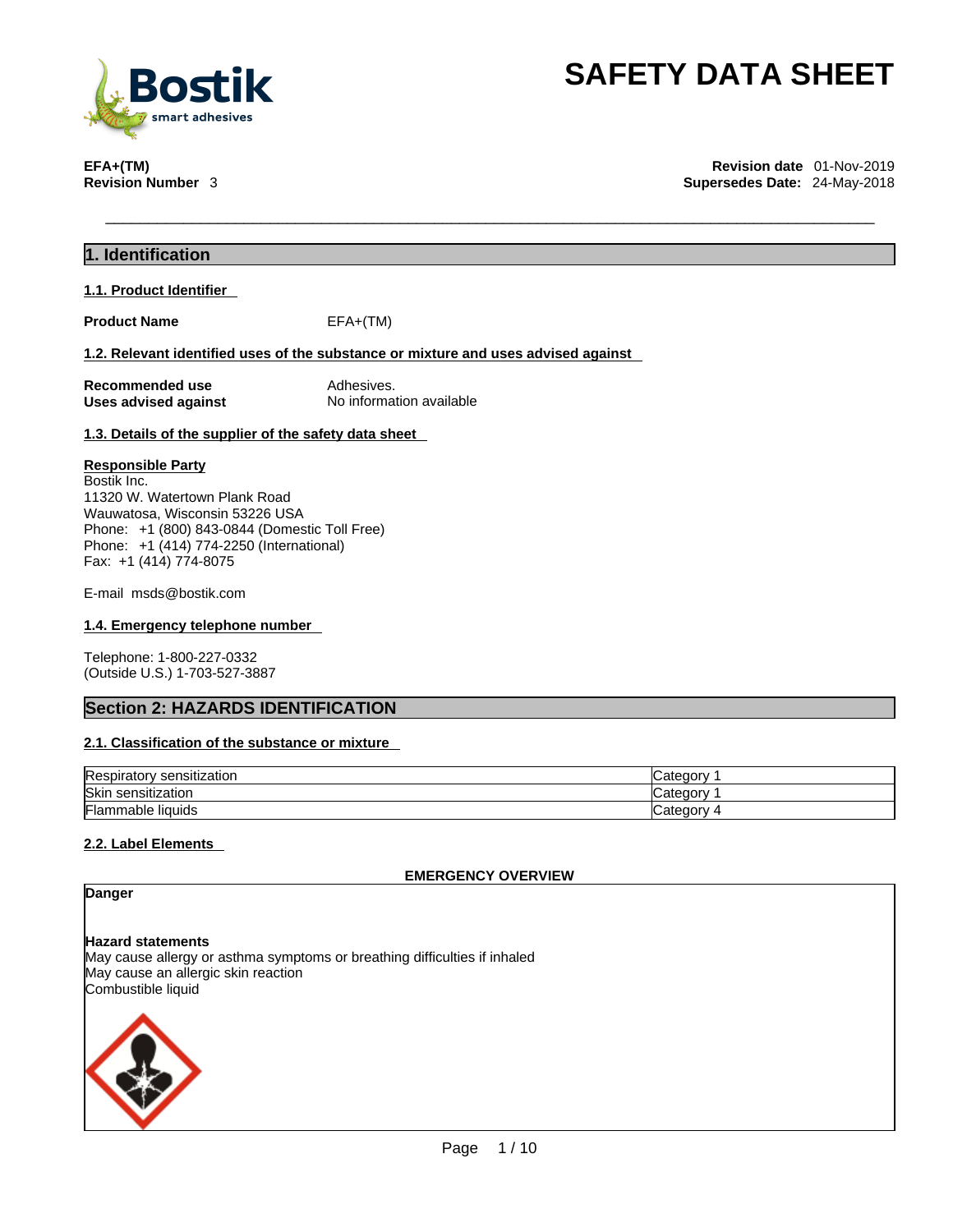| Appearance Paste | <b>Physical State</b> Liquid | <b>Odor</b> No information available |
|------------------|------------------------------|--------------------------------------|

# **Precautionary Statements - Prevention**

Avoid breathing dust/fume/gas/mist/vapors/spray

In case of inadequate ventilation wear respiratory protection

Contaminated work clothing should not be allowed out of the workplace

Keep away from heat, hot surfaces, sparks, open flames and other ignition sources. No smoking Wear protective gloves/protective clothing/eye protection/face protection

# **Precautionary Statements - Response**

IF ON SKIN: Wash with plenty of soap and water. If skin irritation or rash occurs: Get medical advice/attention. Wash contaminated clothing before reuse.

IF INHALED: If breathing is difficult, remove victim to fresh air and keep at rest in a position comfortable for breathing. If experiencing respiratory symptoms: Call a POISON CENTER or doctor/physician. In case of fire: Use CO2, dry chemical, or foam to extinguish.

# **Precautionary Statements - Storage**

Store in a well-ventilated place. Keep cool

# **Precautionary Statements - Disposal**

Dispose of contents/ container to an approved waste disposal plant

# **Hazards not otherwise classified (HNOC)**

Not applicable

# **Unknown acute toxicity**

29 % of the mixture consists of ingredient(s) of unknown toxicity

# **2.3. Other Information**

Causes mild skin irritation.

# **Section 3: COMPOSITION/INFORMATION ON INGREDIENTS**

# **3.1 Substances**

Mixture

# **3.2 Mixtures**

| <b>Chemical name</b>                   | <b>CAS No.</b> | Weight-%  |
|----------------------------------------|----------------|-----------|
| Limestone                              | 1317-65-3      | 40 - 70   |
| Naphtha, petroleum, heavy alkylate     | 64741-65-7     | 3 - 7     |
| Benzene, 1,1'-methylenebis[isocyanato- | 26447-40-5     | $0.1 -$   |
| Quartz                                 | 14808-60-7     | $0.1 - ?$ |
| Benzenesulfonyl isocyanate, 4-methyl-  | 4083-64-1      | $0.1 -$   |

*\*The exact percentage (concentration) of composition has been withheld as a trade secret.*

# **Section 4: FIRST AID MEASURES**

# **4.1. Description of first aid measures**

**Eye contact** In case of eye contact, remove contact lens and rinse immediately with plenty of water, also under the eyelids, for at least 15 minutes. Keep eye wide open while rinsing. If symptoms persist, call a physician.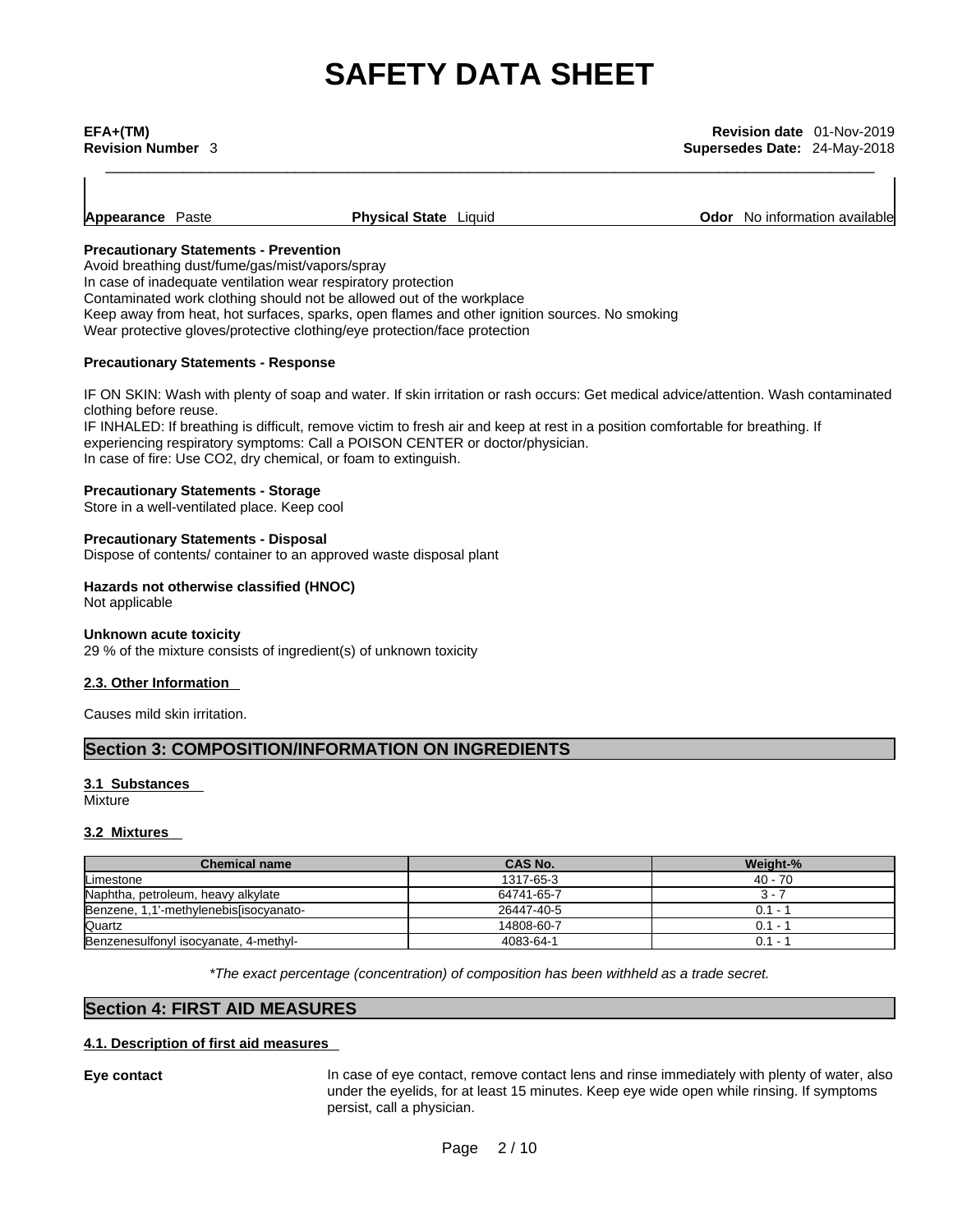| EFA+(TM)                                                         | Revision date 01-Nov-2019                                                                                                                                                                                                                                           |  |  |  |  |  |
|------------------------------------------------------------------|---------------------------------------------------------------------------------------------------------------------------------------------------------------------------------------------------------------------------------------------------------------------|--|--|--|--|--|
| <b>Revision Number 3</b>                                         | Supersedes Date: 24-May-2018                                                                                                                                                                                                                                        |  |  |  |  |  |
| <b>Skin contact</b>                                              | Wash off immediately with soap and plenty of water while removing all contaminated<br>clothes and shoes. Wash contaminated clothing before reuse. May cause sensitization by<br>skin contact. In the case of skin irritation or allergic reactions see a physician. |  |  |  |  |  |
| <b>Inhalation</b>                                                | Remove victim to fresh air and keep at rest in a position comfortable for breathing. May<br>cause allergic respiratory reaction. Administer oxygen if breathing is difficult. Get medical<br>attention if symptoms occur.                                           |  |  |  |  |  |
| Ingestion                                                        | Do NOT induce vomiting. Call a physician or poison control center immediately.                                                                                                                                                                                      |  |  |  |  |  |
| Self-protection of the first aider                               | Ensure that medical personnel are aware of the material(s) involved and take precautions to<br>protect themselves.                                                                                                                                                  |  |  |  |  |  |
| 4.2. Most important symptoms and effects, both acute and delayed |                                                                                                                                                                                                                                                                     |  |  |  |  |  |
| <b>Symptoms</b>                                                  | May cause sensitization by inhalation and skin contact.                                                                                                                                                                                                             |  |  |  |  |  |
|                                                                  | 4.3. Indication of any immediate medical attention and special treatment needed                                                                                                                                                                                     |  |  |  |  |  |
| Note to physicians                                               | May cause sensitization by inhalation and skin contact. Treat symptomatically.                                                                                                                                                                                      |  |  |  |  |  |
| 4.4. Reference to Other Sections                                 |                                                                                                                                                                                                                                                                     |  |  |  |  |  |
| Reference to other sections                                      | Section 8: EXPOSURE CONTROLS/PERSONAL PROTECTION<br>Section 11: TOXICOLOGY INFORMATION                                                                                                                                                                              |  |  |  |  |  |
|                                                                  |                                                                                                                                                                                                                                                                     |  |  |  |  |  |

# **Section 5: FIRE-FIGHTING MEASURES**

# **5.1. Extinguishing media**

### **Suitable extinguishing media**

Dry chemical, CO2, water spray or regular foam. Use water spray or fog; do not use straight streams. Move containers from fire area if you can do it without risk.

# **Unsuitable extinguishing media**

CAUTION: All these products have a very low flash point: Use of water spray when fighting fire may be inefficient.

### **5.2. Special hazards arising from the substance or mixture**

# **Specific hazards arising from the chemical**

Vapors may travel to source of ignition and flash back. Most vapors are heavier than air. They will spread along ground and collect in low or confined areas (sewers, basements, tanks). Keep product and empty container away from heat and sources of ignition. Product is or contains a sensitizer. May cause sensitization by inhalation and skin contact.

| <b>Explosion Data</b>            |       |
|----------------------------------|-------|
| Sensitivity to mechanical impact | None. |
| Sensitivity to static discharge  | None. |

# **5.3. Advice for firefighters**

### **Special protective actions for fire-fighters**

As in any fire, wear self-contained breathing apparatus pressure-demand, MSHA/NIOSH (approved or equivalent) and full protective gear.

# **Section 6: ACCIDENTAL RELEASE MEASURES**

# **6.1. Personal precautions, protective equipment and emergency procedures**

**Personal precautions** Use personal protective equipment as required. ELIMINATE all ignition sources (no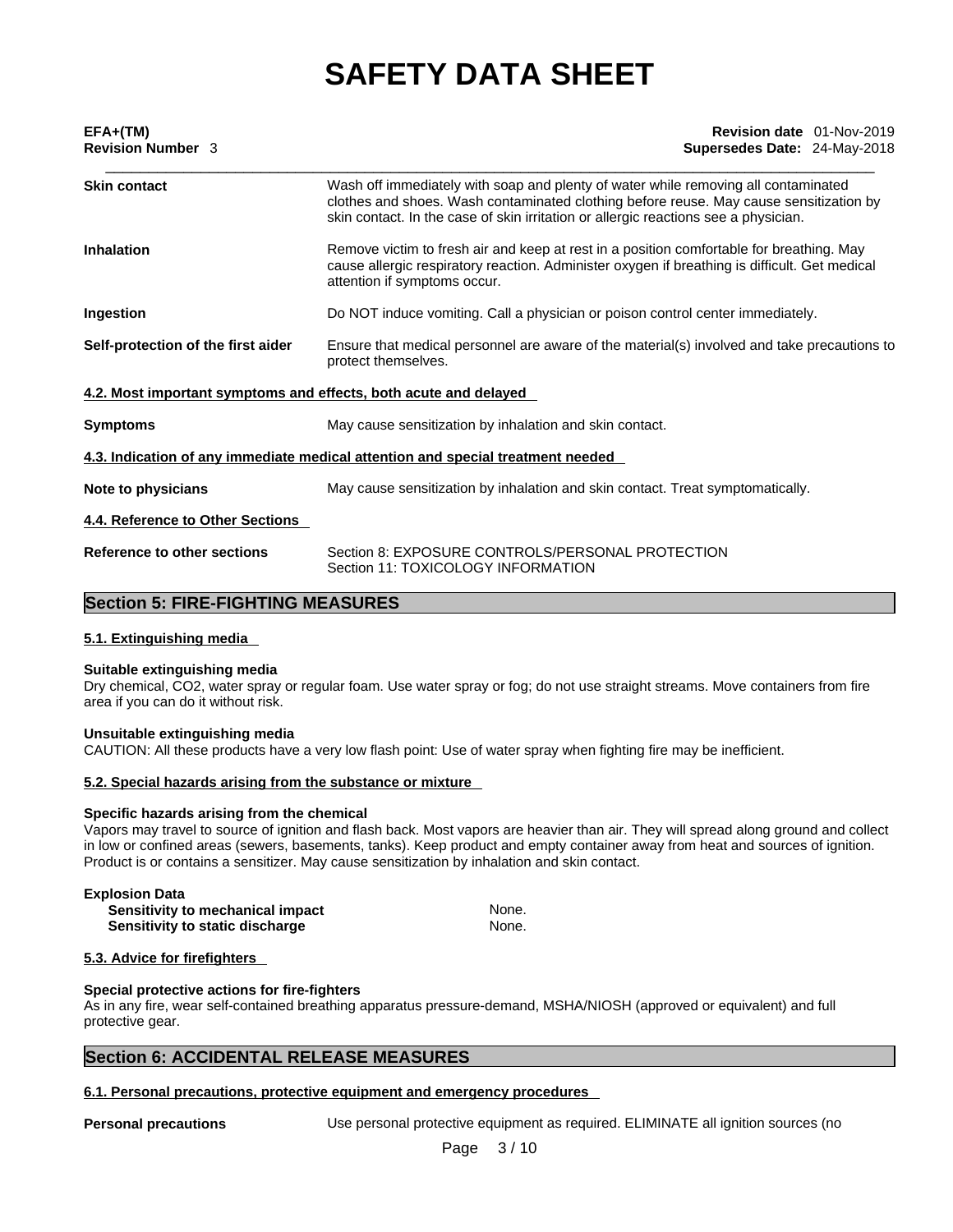| $EFA+(TM)$                                                | Revision date 01-Nov-2019                                                                                                                                                                                                                                                                                        |  |  |  |  |  |
|-----------------------------------------------------------|------------------------------------------------------------------------------------------------------------------------------------------------------------------------------------------------------------------------------------------------------------------------------------------------------------------|--|--|--|--|--|
| <b>Revision Number 3</b>                                  | Supersedes Date: 24-May-2018                                                                                                                                                                                                                                                                                     |  |  |  |  |  |
|                                                           | smoking, flares, sparks or flames in immediate area). Stop leak if you can do it without risk.<br>Do not touch or walk through spilled material. Avoid contact with skin, eyes or clothing.<br>Avoid breathing vapors or mists. Wash thoroughly after handling.                                                  |  |  |  |  |  |
| <b>Other information</b>                                  | Water spray may reduce vapor; but may not prevent ignition in closed spaces.                                                                                                                                                                                                                                     |  |  |  |  |  |
| 6.2. Environmental precautions                            |                                                                                                                                                                                                                                                                                                                  |  |  |  |  |  |
| <b>Environmental precautions</b>                          | Prevent entry into waterways, sewers, basements or confined areas. See Section 12 for<br>additional Ecological Information.                                                                                                                                                                                      |  |  |  |  |  |
| 6.3. Methods and material for containment and cleaning up |                                                                                                                                                                                                                                                                                                                  |  |  |  |  |  |
| <b>Methods for containment</b>                            | Protect from moisture. A vapor suppressing foam may be used to reduce vapors. Contain<br>and collect spillage with non-combustible absorbent material, (e.g. sand, earth,<br>diatomaceous earth, vermiculite) and place in container for disposal according to local /<br>national regulations (see Section 13). |  |  |  |  |  |
| Methods for cleaning up                                   | Use personal protective equipment as required. Dam up. Soak up with inert absorbent<br>material. Use clean non-sparking tools to collect absorbed material. Take precautionary<br>measures against static discharges. Clean contaminated surface thoroughly.                                                     |  |  |  |  |  |
| 6.4. Reference to other sections                          |                                                                                                                                                                                                                                                                                                                  |  |  |  |  |  |
| Reference to other sections                               | Section 7: HANDLING AND STORAGE<br>Section 8: EXPOSURE CONTROLS/PERSONAL PROTECTION<br>Section 13: DISPOSAL CONSIDERATIONS                                                                                                                                                                                       |  |  |  |  |  |

# **Section 7: HANDLING AND STORAGE**

| 7.1. Precautions for safe handling |
|------------------------------------|
|------------------------------------|

| Advice on safe handling                                           | Use personal protective equipment as required. Handle in accordance with good industrial<br>hygiene and safety practice. Do not eat, drink or smoke when using this product. Do not<br>breathe dust/fume/gas/mist/vapors/spray. Use with local exhaust ventilation. All equipment<br>used when handling the product must be grounded. Keep away from heat, hot surfaces,<br>sparks, open flames and other ignition sources. No smoking. Take necessary action to<br>avoid static electricity discharge (which might cause ignition of organic vapors). Avoid<br>contact with skin, eyes or clothing. After contact with skin, wash immediately with plenty of<br>water and soap. Wash contaminated clothing before reuse. |
|-------------------------------------------------------------------|---------------------------------------------------------------------------------------------------------------------------------------------------------------------------------------------------------------------------------------------------------------------------------------------------------------------------------------------------------------------------------------------------------------------------------------------------------------------------------------------------------------------------------------------------------------------------------------------------------------------------------------------------------------------------------------------------------------------------|
| 7.2. Conditions for safe storage, including any incompatibilities |                                                                                                                                                                                                                                                                                                                                                                                                                                                                                                                                                                                                                                                                                                                           |
| <b>Storage Conditions</b>                                         | Keep out of the reach of children. Keep in properly labeled containers. Keep containers<br>tightly closed in a cool, well-ventilated place. Keep away from heat, sparks, flame and other<br>sources of ignition (i.e., pilot lights, electric motors and static electricity). Protect from direct<br>contact with water or excessive moisture.                                                                                                                                                                                                                                                                                                                                                                            |
| Incompatible materials                                            | Water.                                                                                                                                                                                                                                                                                                                                                                                                                                                                                                                                                                                                                                                                                                                    |
| 7.3. Specific end use(s)                                          |                                                                                                                                                                                                                                                                                                                                                                                                                                                                                                                                                                                                                                                                                                                           |
| <b>Specific Use(s)</b><br>Adhesives.                              |                                                                                                                                                                                                                                                                                                                                                                                                                                                                                                                                                                                                                                                                                                                           |
| <b>Other information</b>                                          | No information available.                                                                                                                                                                                                                                                                                                                                                                                                                                                                                                                                                                                                                                                                                                 |
| 7.4. References to Other Sections                                 |                                                                                                                                                                                                                                                                                                                                                                                                                                                                                                                                                                                                                                                                                                                           |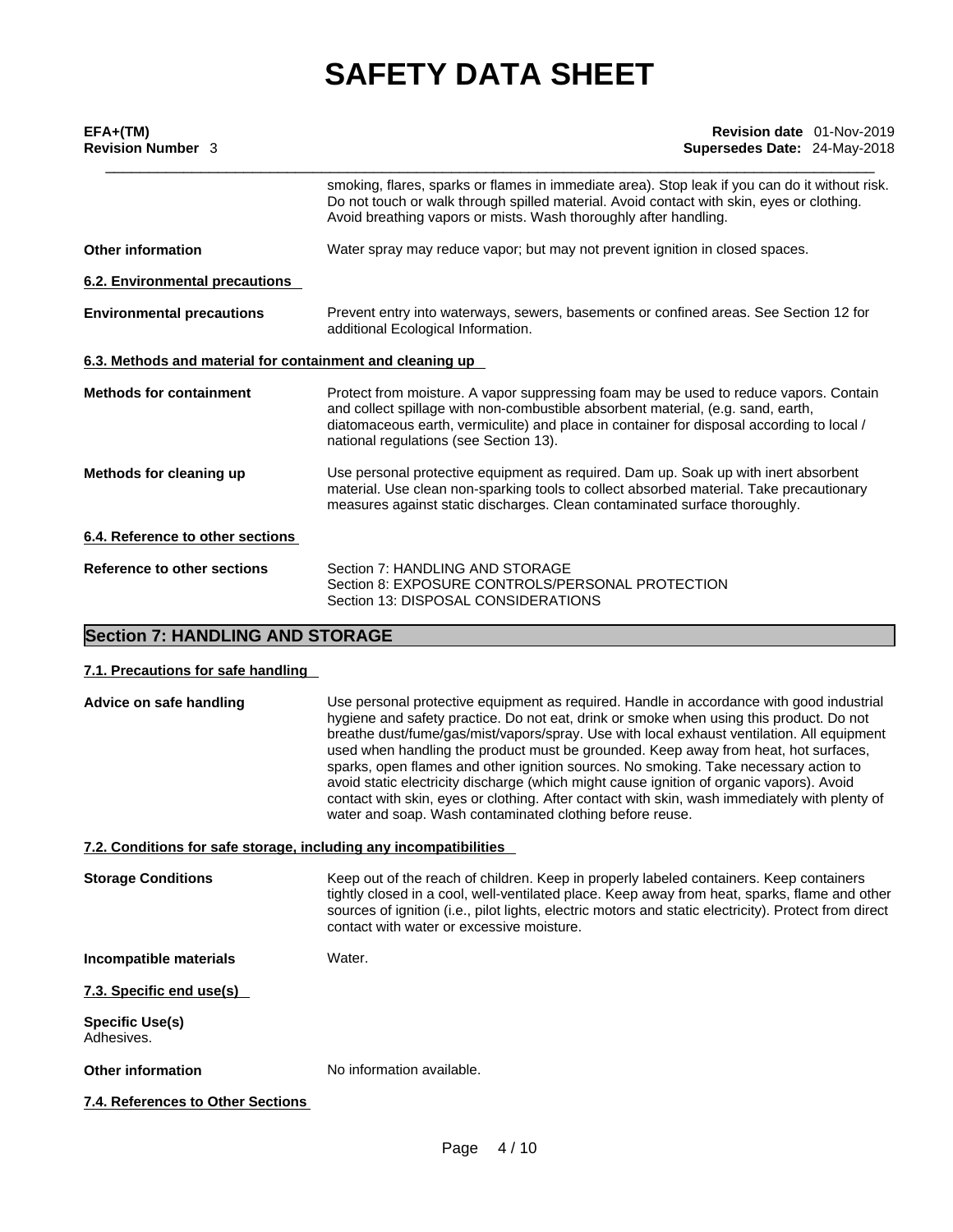**Reference to other sections** Section 13: DISPOSAL CONSIDERATIONS Section 10: STABILITY AND REACTIVITY

# **Section 8: EXPOSURE CONTROLS/PERSONAL PROTECTION**

## **8.1. Control parameters**

**Exposure Guidelines** . This product contains substances which in their raw state are powder form, however in this product they are in a non-respirable form. Inhalation of powder/dust particles is unlikely to occur from exposure to this product.

| <b>Chemical name</b>         | <b>ACGIH TLV</b>               | <b>NIOSH IDLH</b>                      | <b>OSHA PEL</b>                      | <b>Mexico</b>                  |
|------------------------------|--------------------------------|----------------------------------------|--------------------------------------|--------------------------------|
| Limestone                    | No data available              | total dust<br>TWA: $10 \text{ mg/m}^3$ | TWA: $15 \text{ mg/m}^3$ total dust  |                                |
| 1317-65-3                    |                                | TWA: $5 \text{ mg/m}^3$<br>respirable  | TWA: $5 \text{ mg/m}^3$ respirable   |                                |
|                              |                                | dust                                   | fraction                             |                                |
| Benzene,                     | No data available              |                                        | Ceiling: 0.02 ppm                    |                                |
| 1,1'-methylenebis[isocyanato |                                |                                        | Ceiling: 0.2 mg/m <sup>3</sup>       |                                |
|                              |                                |                                        |                                      |                                |
| 26447-40-5                   |                                |                                        |                                      |                                |
| Quartz                       | TWA: $0.025$ mg/m <sup>3</sup> | IDLH: 50 $mq/m3$ respirable            | TWA: 50 μg/m <sup>3</sup> TWA: 50    | TWA: $0.025$ mg/m <sup>3</sup> |
| 14808-60-7                   | respirable particulate matter  | dust                                   | $\mu$ q/m <sup>3</sup><br>excludes   |                                |
|                              |                                | TWA: $0.05 \text{ mg/m}^3$             | construction work,                   |                                |
|                              |                                | respirable dust                        | agricultural operations, and         |                                |
|                              |                                |                                        | exposures that result from           |                                |
|                              |                                |                                        | the processing of sorptive           |                                |
|                              |                                |                                        | clays                                |                                |
|                              |                                |                                        | (250)/(%SiO2 + 5) mppcf              |                                |
|                              |                                |                                        | TWA respirable fraction              |                                |
|                              |                                |                                        | $(10)/(%SiO2 + 2)$ mg/m <sup>3</sup> |                                |
|                              |                                |                                        | TWA respirable fraction              |                                |

| <b>Chemical name</b>                                    | Argentina                  | <b>Brazil</b> | <b>Chile</b>                                   | Venezuela                      |
|---------------------------------------------------------|----------------------------|---------------|------------------------------------------------|--------------------------------|
| Limestone<br>1317-65-3                                  | TWA: $10 \text{ mg/m}^3$   |               | TWA: $7 \text{ mg/m}^3$                        |                                |
| Benzene,<br>1,1'-methylenebis[isocyanato]<br>26447-40-5 | TWA: 0.005 ppm             |               | TWA: 0.004 ppm<br>TWA: 0.045 mg/m <sup>3</sup> |                                |
| Quartz<br>14808-60-7                                    | TWA: $0.05 \text{ mg/m}^3$ |               | TWA: $0.08 \text{ mg/m}^3$                     | TWA: $0.025$ mg/m <sup>3</sup> |

### **8.2. Exposure controls**

| <b>Engineering controls</b>         | <b>Showers</b><br>Eyewash stations<br>Ventilation systems.                                    |
|-------------------------------------|-----------------------------------------------------------------------------------------------|
| Personal protective equipment [PPE] |                                                                                               |
| Eye/face protection                 | Tight sealing safety goggles.                                                                 |
| Skin and body protection            | Wear suitable chemical resistant gloves.                                                      |
| <b>Paeniratory protection</b>       | depend on the material, but also on furthe<br>If experience limits are exceeded or irritation |

**Stant gloves. The selection of suitable gloves does not only** also on further marks of quality and various manufacturers. **Respiratory protection** If exposure limits are exceeded or irritation is experienced, NIOSH/MSHA approved respiratory protection should be worn. Positive-pressure supplied air respirators may be required for high airborne contaminant concentrations. Respiratory protection must be provided in accordance with current local regulations. General hygiene considerations Use personal protective equipment as required. Handle in accordance with good industrial hygiene and safety practice. When using do not eat, drink or smoke. Avoid breathing (dust, vapor, mist, gas). Avoid contact with skin, eyes or clothing. Wash face, hands and any exposed skin thoroughly after handling. Take off all contaminated clothing and wash it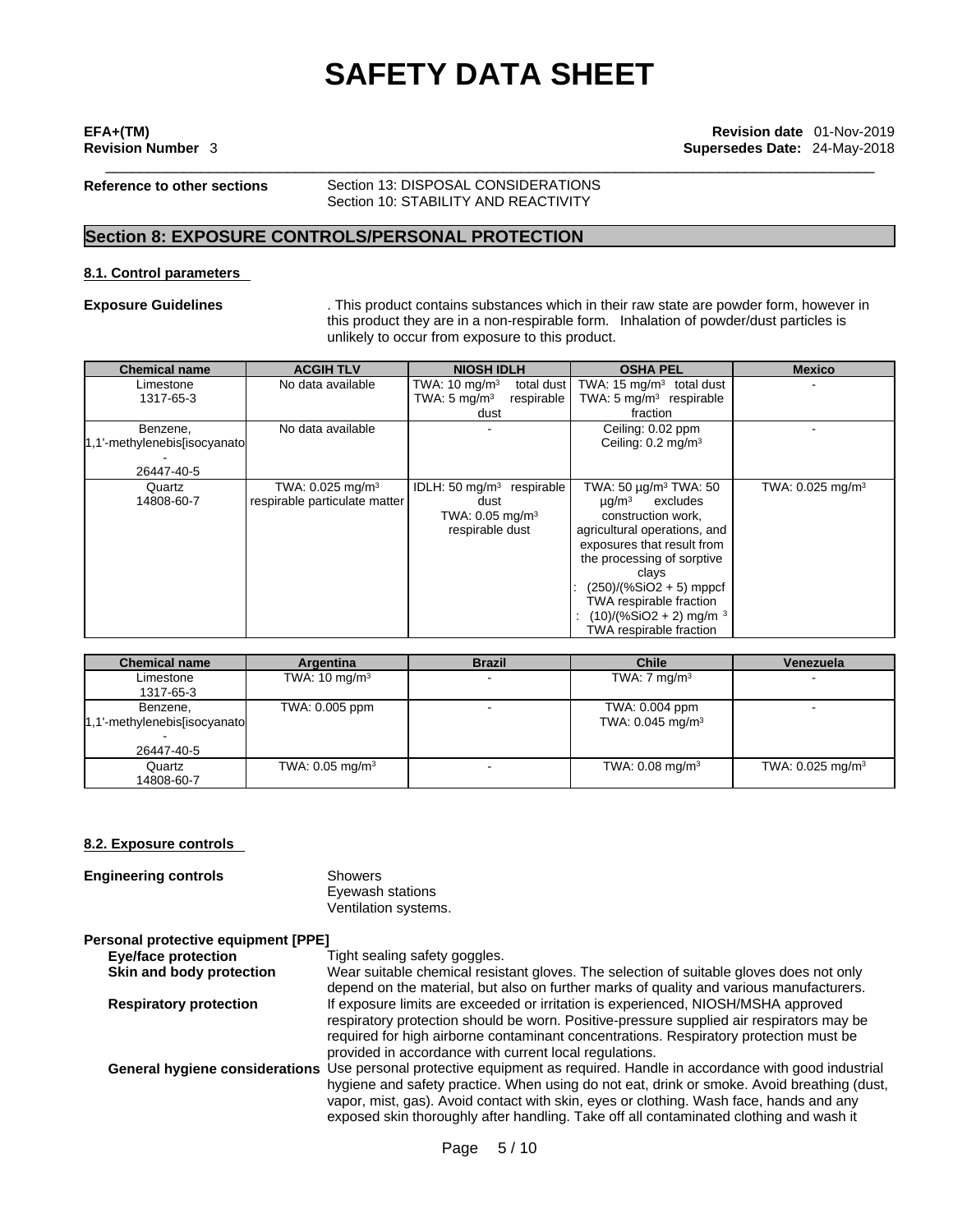\_\_\_\_\_\_\_\_\_\_\_\_\_\_\_\_\_\_\_\_\_\_\_\_\_\_\_\_\_\_\_\_\_\_\_\_\_\_\_\_\_\_\_\_\_\_\_\_\_\_\_\_\_\_\_\_\_\_\_\_\_\_\_\_\_\_\_\_\_\_\_\_\_\_\_\_\_\_\_\_\_\_\_\_\_\_\_\_\_ **EFA+(TM) Revision date** 01-Nov-2019 **Revision Number** 3 **Supersedes Date:** 24-May-2018

before reuse. Regular cleaning of equipment, work area and clothing is recommended.

# **Section 9: PHYSICAL AND CHEMICAL PROPERTIES**

| 9.1. Information on basic physical and chemical properties |                          |                  |                  |
|------------------------------------------------------------|--------------------------|------------------|------------------|
| <b>Physical state</b>                                      | Liquid                   |                  |                  |
| Appearance                                                 | Paste                    |                  |                  |
| Color                                                      | White                    |                  |                  |
| Odor                                                       | No information available |                  |                  |
| <b>Odor threshold</b>                                      | No information available |                  |                  |
|                                                            |                          |                  |                  |
| <b>Property</b>                                            | Values                   |                  | Remarks • Method |
| рH                                                         | No information available |                  |                  |
| Melting point / freezing point                             | No data available        |                  |                  |
| Boiling point / boiling range                              | 172 °C / 342 °F          |                  |                  |
| <b>Flash point</b>                                         | 63 °C / 145 °F           |                  | CC (closed cup)  |
| <b>Evaporation rate</b>                                    | No information available |                  |                  |
| Flammability (solid, gas)                                  | No information available |                  |                  |
| <b>Flammability Limit in Air</b>                           |                          |                  |                  |
|                                                            | No information available |                  |                  |
| <b>Upper flammability or explosive</b><br><b>limits</b>    |                          |                  |                  |
|                                                            |                          |                  |                  |
| Lower flammability or explosive                            | No information available |                  |                  |
| limits                                                     |                          |                  |                  |
| Vapor pressure                                             | No information available |                  |                  |
| Vapor density                                              | No information available |                  |                  |
| <b>Relative density</b>                                    | No information available |                  |                  |
| <b>Water solubility</b>                                    | No information available |                  |                  |
| <b>Solubility in Other Solvents</b>                        |                          |                  |                  |
| <b>Partition coefficient</b>                               | No information available |                  |                  |
| <b>Autoignition temperature</b>                            | No information available |                  |                  |
| <b>Decomposition temperature</b>                           | No information available |                  |                  |
| <b>Kinematic viscosity</b>                                 | No information available |                  |                  |
|                                                            |                          |                  |                  |
| <b>Dynamic viscosity</b>                                   | No information available |                  |                  |
|                                                            |                          |                  |                  |
| <b>Explosive properties</b>                                | No information available |                  |                  |
| <b>Oxidizing properties</b>                                | No information available |                  |                  |
|                                                            |                          |                  |                  |
| 9.2. Other information                                     |                          |                  |                  |
| <b>Softening Point</b>                                     | No information available |                  |                  |
| <b>Molecular weight</b>                                    | No information available |                  |                  |
| Solvent content (%)                                        | No information available |                  |                  |
| Solid content (%)                                          | 95.5                     |                  |                  |
| <b>Density</b>                                             | 1.649 g/cm <sup>3</sup>  |                  |                  |
| <b>VOC Content (%)</b>                                     |                          | $< 25$ g/L / 2 % |                  |
|                                                            |                          |                  |                  |

# **Section 10: STABILITY AND REACTIVITY**

# **10.1. Reactivity**

Reacts with water. Protect from moisture.

# **10.2. Chemical stability**

Stable under recommended storage conditions.

# **10.3. Possibility of hazardous reactions**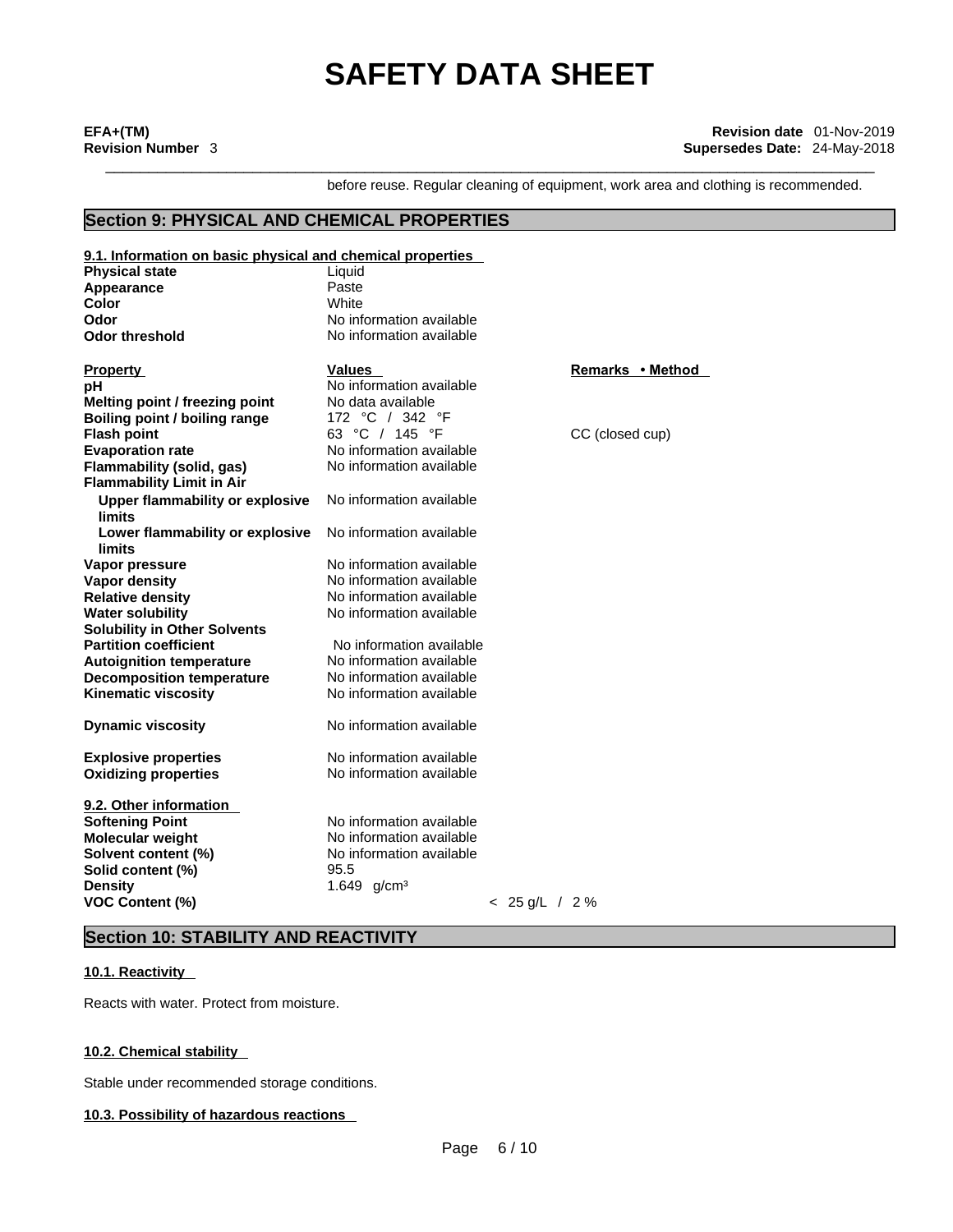None under normal processing.

## **10.4. Conditions to avoid**

Heat, flames and sparks. Protect from moisture.

## **10.5. Incompatible materials**

Water.

# **10.6. Hazardous decomposition products**

None known based on information supplied.

# **Section 11: TOXICOLOGY INFORMATION**

# **11.1. Information on toxicologicaleffects**

| <b>Product Information</b> | No data available                                                 |
|----------------------------|-------------------------------------------------------------------|
| <b>Inhalation</b>          | May cause sensitization by inhalation.                            |
| Eye contact                | Based on available data, the classification criteria are not met. |
| <b>Skin contact</b>        | May cause sensitization by skin contact.                          |
| <b>Ingestion</b>           | Based on available data, the classification criteria are not met. |

## **Component Information**

| <b>Chemical name</b>                                     | Oral LD50               | <b>Dermal LD50</b>                        | <b>Inhalation LC50</b>                |
|----------------------------------------------------------|-------------------------|-------------------------------------------|---------------------------------------|
| <b>Limestone</b><br>1317-65-3                            | >5000 mg/kg (Rattus)    |                                           |                                       |
| Naphtha, petroleum, heavy alkylate<br>64741-65-7         | >7000 mg/kg (Rattus)    | > 2000 mg/kg (Oryctolagus)<br>cuniculus)  | $>5.04$ mg/L (Rattus) 4 h             |
| Benzene,<br>1,1'-methylenebis[isocyanato-<br>26447-40-5  | $>10000$ mg/kg (Rattus) | > 10000 mg/kg (Oryctolagus)<br>cuniculus) | $=490$ mg/m <sup>3</sup> (Rattus) 4 h |
| Quartz<br>14808-60-7                                     | $>2000$ mg/kg (Rattus)  |                                           |                                       |
| Benzenesulfonyl isocyanate,<br>$4$ -methyl-<br>4083-64-1 | $=$ 2234 mg/kg (Rattus) | LD 50 (Rattus) $>$ 2000 mg/kg<br>OECD 402 | $>640$ ppm (Rattus) 1 h               |

# **Delayed and immediate effects as well as chronic effects from short and long-term exposure**

| <b>Symptoms</b><br><b>Skin corrosion/irritation</b><br>Serious eye damage/eye irritation<br><b>Irritation</b><br><b>Corrosivity</b><br><b>Sensitization</b> | No information available.<br>No information available.<br>No information available.<br>No information available.<br>No information available.<br>Isocyanates are known to be strong sensitizers. People who suffer from skin sensitization |
|-------------------------------------------------------------------------------------------------------------------------------------------------------------|--------------------------------------------------------------------------------------------------------------------------------------------------------------------------------------------------------------------------------------------|
|                                                                                                                                                             | problems, asthma, allergies, chronic or recurring respiratory illnesses should not be<br>deployed in any process using this preparation. May cause sensitization by inhalation and<br>skin contact.                                        |
| Germ cell mutagenicity                                                                                                                                      | No information available.                                                                                                                                                                                                                  |
| <b>Reproductive toxicity</b>                                                                                                                                | No information available.                                                                                                                                                                                                                  |
| Developmental toxicity                                                                                                                                      | No information available.                                                                                                                                                                                                                  |
| <b>Teratogenicity</b>                                                                                                                                       | No information available.                                                                                                                                                                                                                  |
| <b>STOT - single exposure</b>                                                                                                                               | No information available.                                                                                                                                                                                                                  |
| <b>STOT - repeated exposure</b>                                                                                                                             | No information available.                                                                                                                                                                                                                  |
| <b>Chronic Toxicity</b>                                                                                                                                     | No information available.                                                                                                                                                                                                                  |
| <b>Target organ effects</b>                                                                                                                                 | Skin, Respiratory system.                                                                                                                                                                                                                  |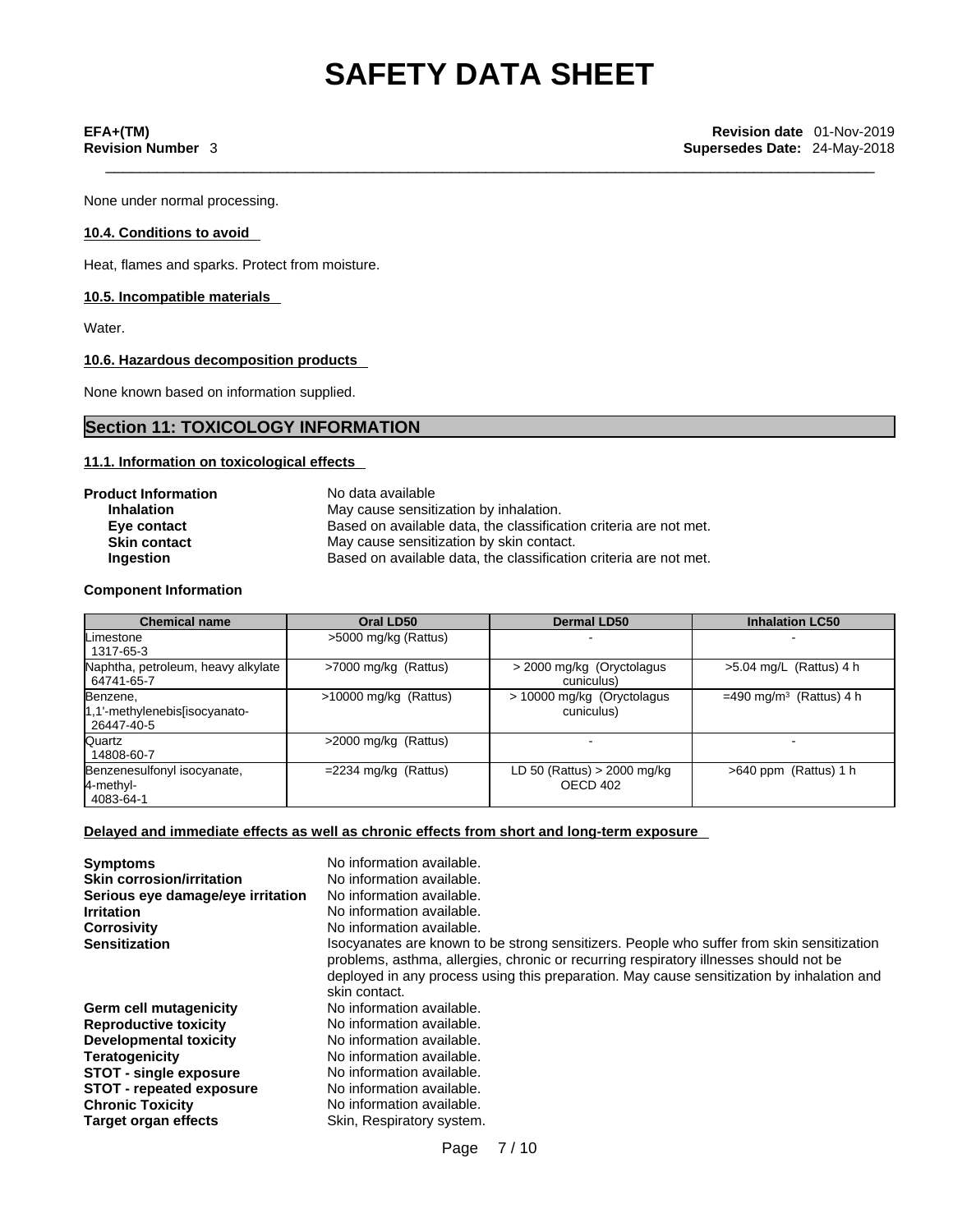# \_\_\_\_\_\_\_\_\_\_\_\_\_\_\_\_\_\_\_\_\_\_\_\_\_\_\_\_\_\_\_\_\_\_\_\_\_\_\_\_\_\_\_\_\_\_\_\_\_\_\_\_\_\_\_\_\_\_\_\_\_\_\_\_\_\_\_\_\_\_\_\_\_\_\_\_\_\_\_\_\_\_\_\_\_\_\_\_\_ **EFA+(TM) Revision date** 01-Nov-2019 **Revision Number** 3 **Supersedes Date:** 24-May-2018

## **Aspiration hazard** No information available.

**Carcinogenicity** The table below indicateswhether each agency has listed any ingredient as a carcinogen. As Quartz (14808-60-7) is inextricably bound in the polymer matrix, it is not expected to be available as an airborne hazard (dust, mist, or spray) under normal condition of uses.

| <b>Chemical name</b>             | <b>ACGIH</b> | <b>IARC</b> | <b>NTP</b> | <b>OSHA</b> |
|----------------------------------|--------------|-------------|------------|-------------|
| Benzene,                         |              | Group 3     |            |             |
| $1,1'$ -methylenebis[isocyanato] |              |             |            |             |
|                                  |              |             |            |             |
| 26447-40-5                       |              |             |            |             |
| Quartz                           | A2           | Group 1     | Known      |             |
| 14808-60-7                       |              |             |            |             |

*ACGIH (American Conference of Governmental Industrial Hygienists) A2 - Suspected Human Carcinogen IARC (International Agency for Research on Cancer) Group 1 - Carcinogenic to Humans Group 3 - Not Classifiable as to Carcinogenicity in Humans NTP (National Toxicology Program) Known - Known Carcinogen OSHA (Occupational Safety and Health Administration of the US Department of Labor)*

**Section 12: ECOLOGICAL INFORMATION** 

# **12.1. Toxicity**

*X - Present* 

| <b>Chemical name</b>          | Algae/aquatic plants          | <b>Fish</b>           | <b>Toxicity to</b>    | <b>Crustacea</b>      |
|-------------------------------|-------------------------------|-----------------------|-----------------------|-----------------------|
|                               |                               |                       | <b>Microorganisms</b> |                       |
| Limestone                     | CE50 (72h) > 200mg/L Algae    | CL50 (96h)>10000mg/L  |                       | CE50 (48h) >1000 mg/L |
| 1317-65-3                     | (Desmondesmus<br>subspicatus) | (Oncorhynchus mykiss) |                       | Daphnia Magna         |
| Naphtha, petroleum, heavy     | EC50: =30000mg/L (72h,        |                       |                       | $LC50: =2mg/L (48h,$  |
| alkylate                      | Pseudokirchneriella           |                       |                       | Mysidopsis bahia)     |
| 64741-65-7                    | subcapitata)                  |                       |                       |                       |
| Benzene,                      | EC50: =3230mg/L (96h,         |                       |                       | EC50: >1000mg/L (24h, |
| 1.1'-methylenebis[isocyanato] | Skeletonema costatum)         |                       |                       | Daphnia magna)        |
|                               |                               |                       |                       |                       |
| 26447-40-5                    |                               |                       |                       |                       |

# **12.2. Persistence and degradability**

No information available.

# **12.3. Bioaccumulative potential**

No information available.

# **12.4. Mobility in soil**

No information available.

# **Other adverse effects**

No information available

# **Section 13: DISPOSAL CONSIDERATIONS**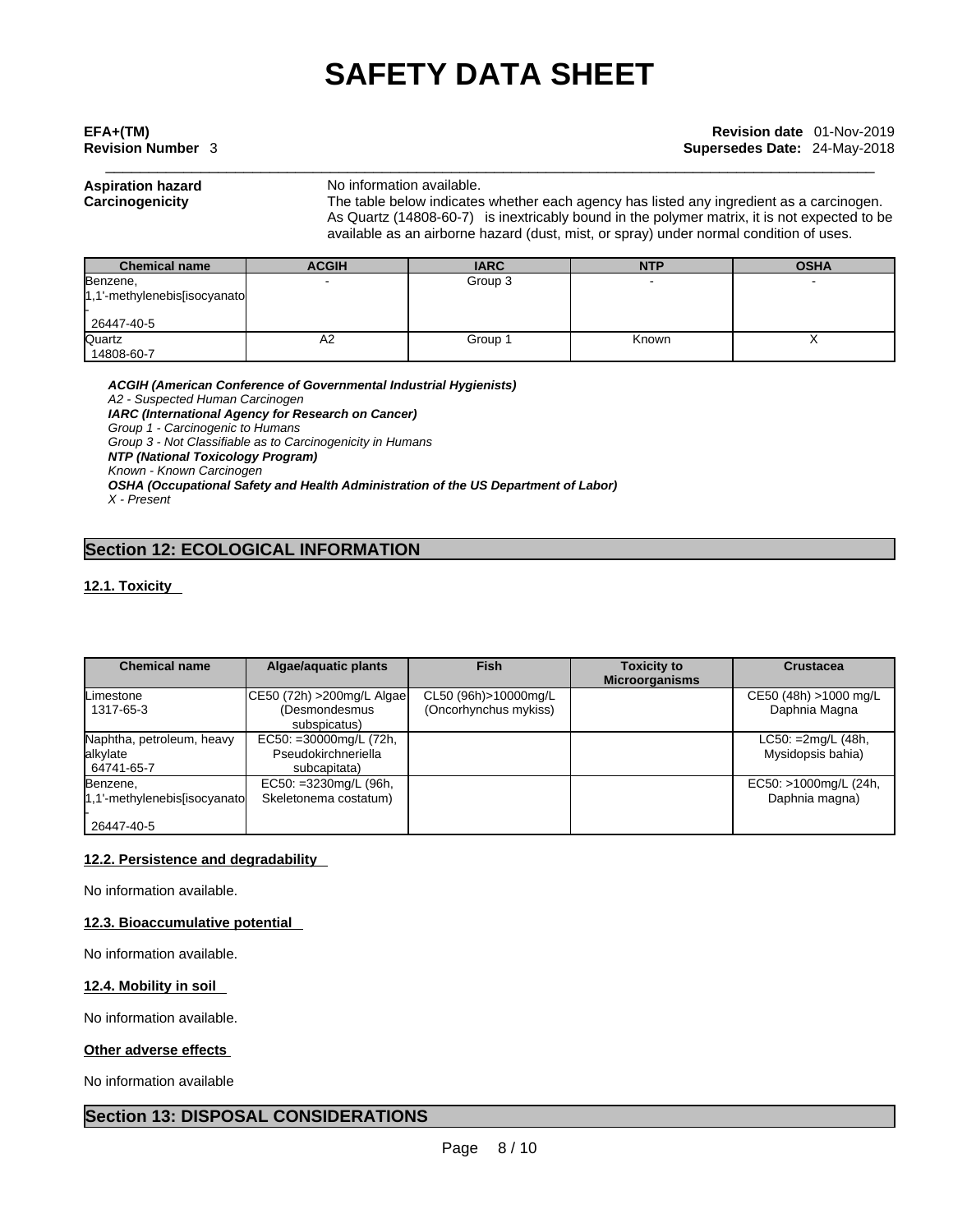| EFA+(TM)                 |  |
|--------------------------|--|
| <b>Revision Number 3</b> |  |

## **13.1. Waste treatment methods**

| <b>Disposal of Wastes</b>                                                                                                                                                                            | It is the responsibility of the waste generator to determine the toxicity and physical<br>properties of the material generated to determine the proper waste identification and<br>disposal methods in compliance with applicable regulations                                                                                                                                                                                                                                                                                           |
|------------------------------------------------------------------------------------------------------------------------------------------------------------------------------------------------------|-----------------------------------------------------------------------------------------------------------------------------------------------------------------------------------------------------------------------------------------------------------------------------------------------------------------------------------------------------------------------------------------------------------------------------------------------------------------------------------------------------------------------------------------|
| <b>Contaminated packaging</b>                                                                                                                                                                        | Dispose of in accordance with federal, state and local regulations                                                                                                                                                                                                                                                                                                                                                                                                                                                                      |
| <b>Section 14: TRANSPORT INFORMATION</b>                                                                                                                                                             |                                                                                                                                                                                                                                                                                                                                                                                                                                                                                                                                         |
| Note:                                                                                                                                                                                                | The shipping descriptions shown here are for bulk shipments only, and may not apply to<br>shipments made in non-bulk packages (see regulatory definition)<br>The information shown here, may not always agree with the bill of lading shipping<br>description for the material<br>49 CFR 173.150(f)(2) "The requirements in this subchapter do not apply to a material<br>classed as a combustible liquid in a non-bulk packaging unless the combustible liquid is a<br>hazardous substance, a hazardous waste, or a marine pollutant." |
| DOT                                                                                                                                                                                                  |                                                                                                                                                                                                                                                                                                                                                                                                                                                                                                                                         |
| <b>UN/ID No</b><br><b>Proper Shipping Name</b><br><b>Hazard class</b><br><b>Packing Group</b><br><b>Special Provisions</b><br><b>Description</b><br><b>Emergency Response Guide</b><br><b>Number</b> | NA1993<br>Combustible liquid, n.o.s.<br>Combustible liquid<br>Ш<br>IB3, T1, TP1, 148<br>NA1993, Combustible liquid, n.o.s. (Naphtha, petroleum, heavy alkylate), Combustible<br>liquid, III<br>128                                                                                                                                                                                                                                                                                                                                      |
| IATA                                                                                                                                                                                                 | Not regulated                                                                                                                                                                                                                                                                                                                                                                                                                                                                                                                           |
| <b>IMDG</b>                                                                                                                                                                                          | Not regulated                                                                                                                                                                                                                                                                                                                                                                                                                                                                                                                           |
|                                                                                                                                                                                                      |                                                                                                                                                                                                                                                                                                                                                                                                                                                                                                                                         |

# **Section 15: REGULATORY INFORMATION Global Inventories**

| <b>TSC</b> | ∟isted |
|------------|--------|
| <b>DSL</b> | ∟isted |

## **Legend:**

 **TSCA** - United States Toxic Substances Control Act Section 8(b) Inventory

**DSL** - Canadian Domestic Substances List

 **Listed** - The components of this product are either listed or exempt from listing on inventory.

 **Not Listed** - One or more components of this product are not listed on inventory.

# **United States of America**

# **SARA 313**

Section 313 of Title III of the Superfund Amendments and Reauthorization Act of 1986 (SARA). This product does not contain any chemicals which are subject to the reporting requirements of the Act and Title 40 of the Code of Federal Regulations, Part 372

### **SARA 311/312 Hazard Categories**

Classification is shown in section 2 of this SDS